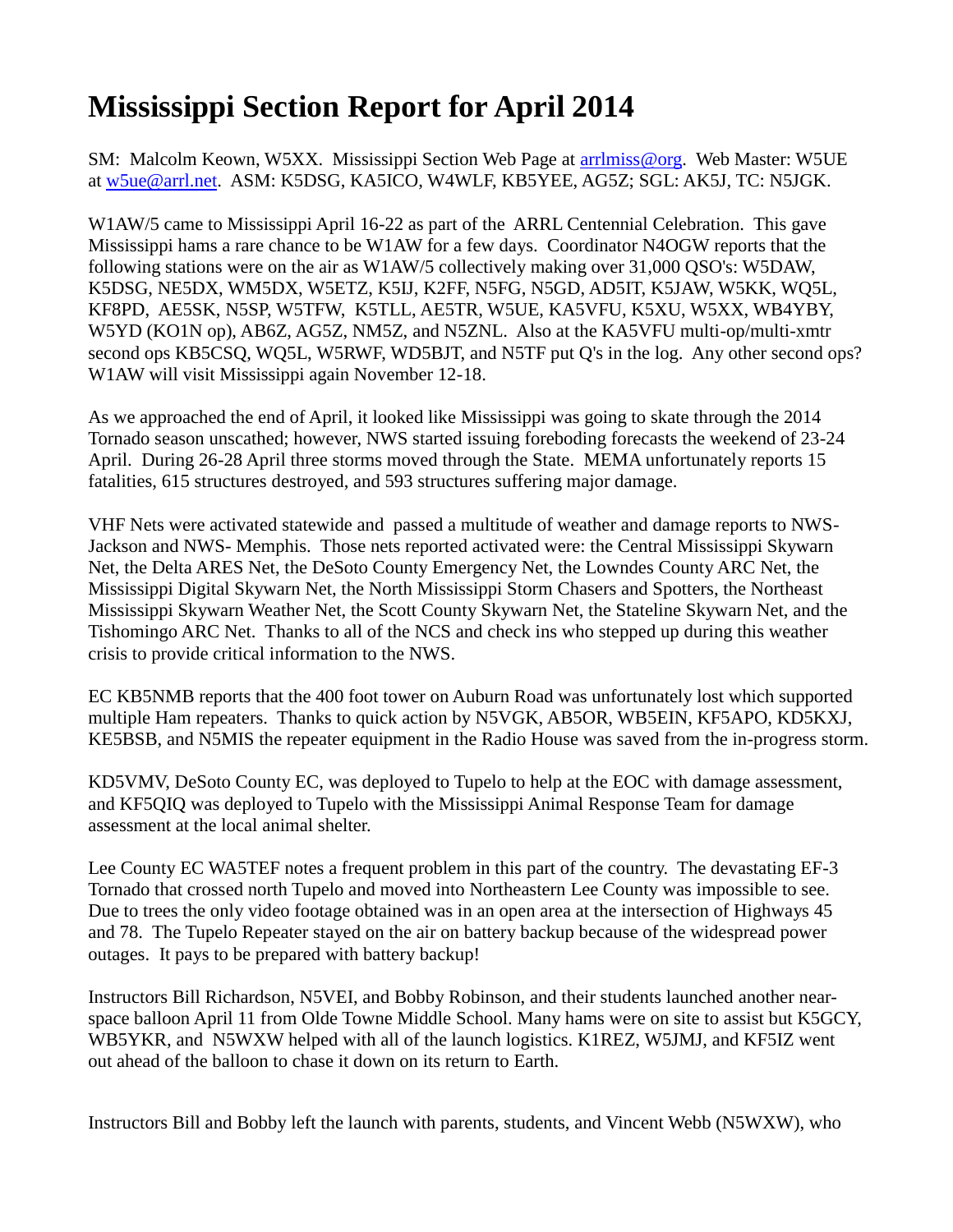was in the WLBT storm chaser vehicle, to pursue the balloon from the launch site. The balloon landed in the Hurricane Creek area just outside of Sebastopol, MS. While the balloon was only 1/3 of a mile off of the road, it was in the middle of a swamp. It took three trips in over 2 days to get the payload down. K1REZ and W5JMJ were the first to find the balloon in tall oak trees at about 100 feet off the ground. While APRS got the teams relatively close, a SPOT locator device got them to within about 50 feet of the tree top balloon. The Teams had to cross waist high creeks, knee deep mud, slick ground, bamboo groves, vines, and poison ivy several times to get there, but on the last trip in with a few saws, potato cannon (antenna launcher), and more man-power, the payload was recovered.

The balloon reached approximately 62,000 feet which was short of the goal of 90,000 feet, but was still a good flight. Pictures were taken and science experiments were on the balloon. The cameras fared much better than the experiments which were damaged by trees and recovery efforts. N5WXW composed a video of the whole launch, chase, and recovery which can be viewed on YouTube by searching "Old Towne Middle School Weather Balloon Launch."

K1REZ reports that on May the Scott County ARES Team and the Scott County Amateur Radio Club were the first in the state of Mississippi to transmit live video via Amateur Radio Broadband. Live color video of the start and finish line of the Morton Day in the Park Bike Race was transmitted over a quarter of a mile away and projected onto a screen at the club's demonstration booth. Festival goers enjoyed being able to view the race from the convenience of the booth. The Scott County ARC plans to provide this service to other bike and foot races around the state as a means of keeping our video over amateur radio skills sharp for emergency communications purposes. As an EmComm focused club, the primary goal for Live Broadband Video is to be trained, ready, and capable of deploying to emergency and disaster areas for transmitting live video of disaster scenes and staging areas back to viewing screens at Incident Command Posts and Emergency Operations Centers. Rez notes that if a picture is worth a thousand words then live video is worth ten thousand words, especially during an emergency.

K1REZ offers to have the Scott County ARES Team deploy Live Broadband Video at a race, parade, festival, or other public service event which your club works. Contact Rez at [k1rez@arrl.net](mailto:k1rez@arrl.net) for more information. Also contact K1REZ if you are interested in serving on the Live Broadband Video Team or helping us establish one or more Broadband Ham Nets in your area.

In addition to establishing deployable broadband video capabilities, the Scott County ARES Team has established the first official Broadband HamNet in the state of Mississippi. The Scott County Broadband HamNet is a high speed, self discovering, self configuring, fault tolerant, wireless computer network that can run for days from a fully charged car battery, or indefinitely with the addition of a modest solar array or other supplemental power source.

The Team's focus is on providing emergency communications to our served agencies and team members by linking their computers via amateur radio during emergencies or disasters which knock out normal communications. Every computer connected by amateur radio to their MESH is able to do everything a computer in a standard office computer network can do, except the Team can do it over a very large area: send and receive network wide email, host chat rooms, instant messaging, view and edit network wide web-pages, send forms, documents, photographs and video, share files and peripheral devices, and talk on the phone with each other using Voice Over Internet Protocol (VOIP).

In addition to establishing nodes in Scott County, the Scott County ARES Team has also been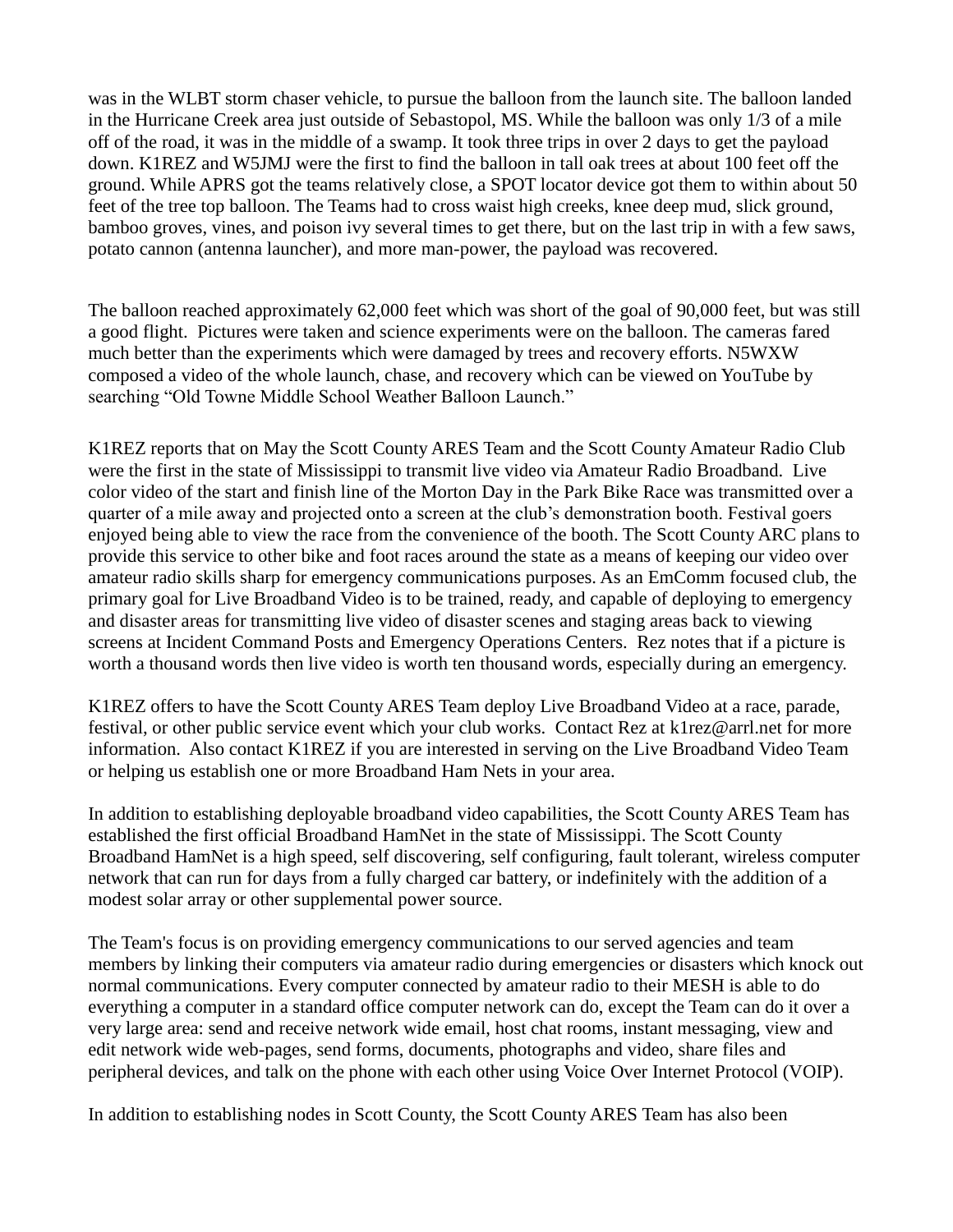establishing linking nodes in other counties in order to create a direct network link from the Scott County Emergency Operations Center (EOC) to the Mississippi Emergency Management Agency's State Emergency Operations Center (MEMA's EOC).

KD5IWH is now publishing a free newspaper for Hams entitled the 'Mississippi Ham Radio Weekly.' You can download a copy and subscribe at [http://mshamnews.com.](http://mshamnews.com/) There is a new edition each Friday Morning.

K5GCY reports that the Jackson ARC provided communications for the 58-mile Hinds Ride for the Jackson Metro Club. The event went well with no reported problems. Those participating were K5GCY, K5CID, and N5GT.

And also in the area of public service EC KF5EZT reports that the Central Mississippi ARA/Rankin ARES provided communication for the Susan G. Komen Race for the Cure. Eric says those assisting were KE5JKD, KE5WAC, WX5H, KA5TJW, KF5IZ, WM5A, and KF5EZT.

K5LMB reports that the University of Mississippi Amateur Radio Club provided directional race marshaling and communications for the Double Decker Spring Run 5K/10K on April 26. Information from the course on the progress of the 5K/10K participants was relayed to from the Start to Finish Lines and to the Race Organizers allowing the all participants to complete the race and making sure all participants were accounted for. Those UMARC members manning the Spring Run were K5DSG (also NCS), K5PTM, KF5IUY, KF5OYC, KZ7H, KE5TMY, KS5U, AB5TR, KF5UHW, KF5IMA, KG5UAW, K5LMB, K5SMB, KF5UHV, N5RB, and WF5N, who walked the route following the final participants. K5LMB was the POC and organizer for UMARC.

KB5CSQ notes that The Southern Mississippi YL Group took a tour of the Harrison County EOC guided by Gulf Coast DEC N9OKV. The YL Group's youth member KF5WTU called the Group's Net from the EOC. Betty Jo further reports that all of the YL's (and their OM's) enjoyed the tour and learned a lot about the operations during an emergency thanks to N9OKV.

The logs (116) for the 2014 Mississippi QSO Party are in. While conditions were not good for stateside, they were great into Europe. Five logs were received from across the Atlantic with over 50 Mississippi QSOs. OM2VL led the way with 91 claimed QSOs. Unreal! Now let the log checking begin.

K4FMH is documenting the ages of Ham Clubs in Mississippi and needs the Section's help! If you're a member of a club, please find out when that club officially began. This can be from the earliest documented minutes or from the awarding of a club license by the FCC. For example, the Mississippi State University's Club, W5YD, reports that the callsign 5YD was issued to that club in 1920 by the FCC. Right now, the MSU Club is the oldest club that has been found through an informal reading of club websites, so please send your documentation to [k4fmh@arrl.net.](mailto:k4fmh@arrl.net)

Welcome to the following new Hams in Mississippi in April: KG5BJA, Elisha – Tishomingo; KG5BJC, David – Horn Lake; KG5BJJ, Adam – Maben; KG5BJK, Purcell – Starkville; KG5BJL, Twanna – Steens; KG5BLE, Robert – Columbia; KG5BMC, Kenneth – Long Beach; KG5BMD, Janet – Long Beach; KG5BME, John – Long Beach; KG5BMF, Barbara – Pearl; KG5BMP, Alexander – Jackson; KG5BRM, Nathan – Randolph; KG5BRN, Michael – Saltillo; and KG5BTK, Robert – Horn Lake.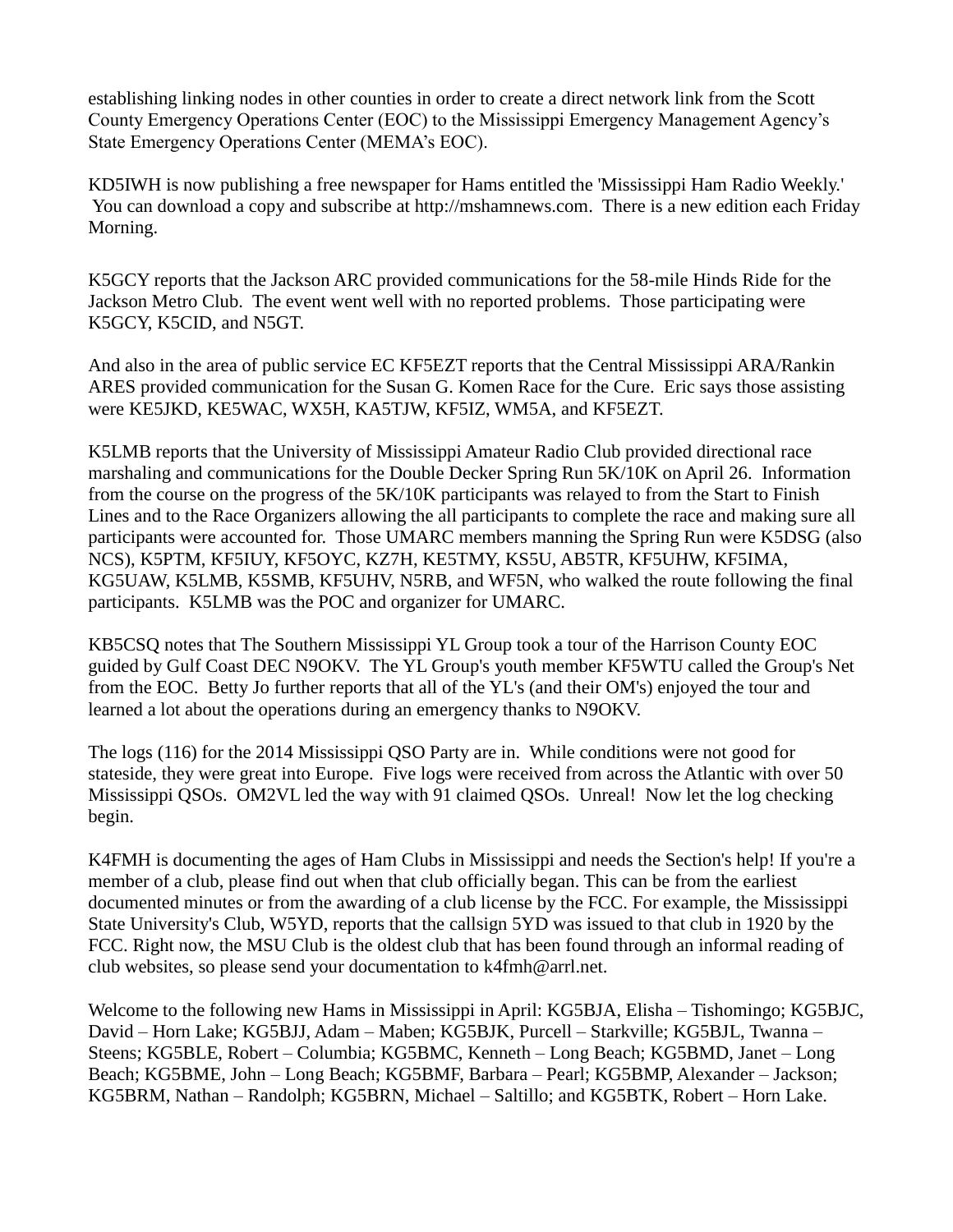Also welcome to the following new ARRL Members in April: KG5ABS, Sharon – Columbus; KG5ABV, Andrew – Brandon; KG5AVT, Michelle – Crystal Springs; KG5AXH, William – Brandon; KD5AXK, Chris – Hattiesburg; KG5BAX, Richard – Greenwood; KG5BBA, Terry – Crystal Springs; KG5BJC, David – Horn Lake; KE4EPR, William – Coldwater; K5FI, Robert – Union; AE5LO, Ricky – Byram; N5MED, William – Hattiesburg; KE5OGC, Jean – Gulfport; KF5QWZ, Joe – Columbus; W0WIG, John – Oxford; KF5ZLG, David – Lucedale; and W5ZRK, James – Hattiesburg. As of April 30 ARRL Membership in Mississippi was 1,149 up 5 from last month! A new record membership. Thanks to all who promote ARRL Membership!

Congratulations to to the following on their upgrades: KG5ABW, Edgar – Florence; KG5ANQ, Daniel – Booneville; KG5AWN, Jonathan – Collinsville; KG5AXH, William – Brandon; KG5BHV, Richard – Dundee; KC5BYO, Eddie – Mooreville; KD5CSI, Roy – Tishomingo; KF5FXS, Dakota – Tishomingo; KD4JON, Lawrence – Southaven; KF5PRS, William – Iuka; KF5QWZ, Joe – Columbus; and KF5TQJ, Christopher – Clinton.

And last, but not least, congratulations to KF5ZCI, who completed the ARRL PR-101 Course (EC-015).

Welcome to KF5QWZ as EC for Lowndes County, NU5Y as Assistant EC for Forrest County, KF5ZCI as PIO in the Hattiesburg area, and NG5C as Net Manager for the Petal Amateur Wireless Society 2M Net.

DEC/EC Monthly Reports for April 2014: KF5EZT (Rankin), N5KDA (Adams), KE5MIS (Yalobusha), K5MOZ (Jackson), N5MZ (Forrest), WX5N (Prentiss/Tishomingo), KB5NMB (Itawamba), WA5TEF (Lee), KE5WJN (Pearl River), and KB0ZTX (NW MS).

Club Newsletter/Reports (Editor): Hattiesburg ARC (AC5E), Lowndes County ARC (AD5DO), Meridian ARC (W5MAV), and the Northeast Mississippi ARA (KB5NMB).

Regret to report the passing of W5DRI, daughter of AG5Z and KE5YBV of Purvis.

HF Net Reports - sessions/QNI/QTC (Net Manager)

Magnolia Section Net 30/1065/11 (K5DSG) MS Baptist Hams Net 4/29/0 (WF5F) MSPN 30/2196/2 (K5NRK) MS Slow Net 22/44/0 (W3TWD)

VHF Net Reports - sessions/QNI/QTC (Net Manager)

Booneville and Prentiss County Net 5/54/0 (WX5N) Capital Area Em Net 4/62/0 (K5XU) Chickasaw ARA Net 4/93/0 (N5PYQ) Delta ARES Simplex Net 4/24/0 (K5JAW) District 6 HEARS Net 4/26/1 (KF5QLL) Hattiesburg ARC 2M Net 4/75/0 (K5TLL) also 5/118/0 (March) Hattiesburg ARC 10M Net 3/33/0 (K5TLL) also 5/48/0 (March) Itawamba County ARES Net 4/67/3 (KB5NMB)